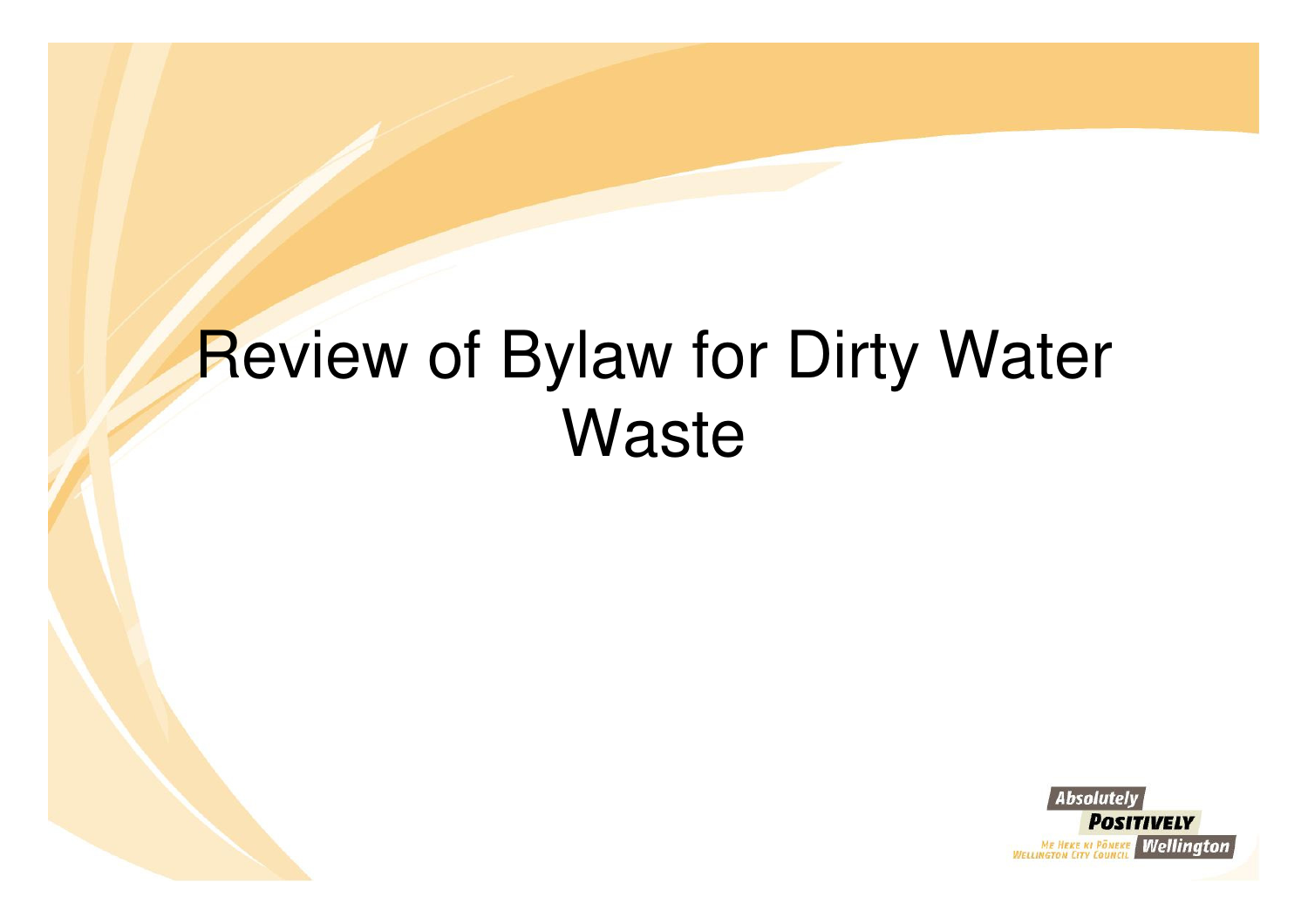#### Review - Early Stages

Seeking from ERG:

 $\bullet$ General Feedback

• Extent that environmental organisations should be involved in pre-consultation

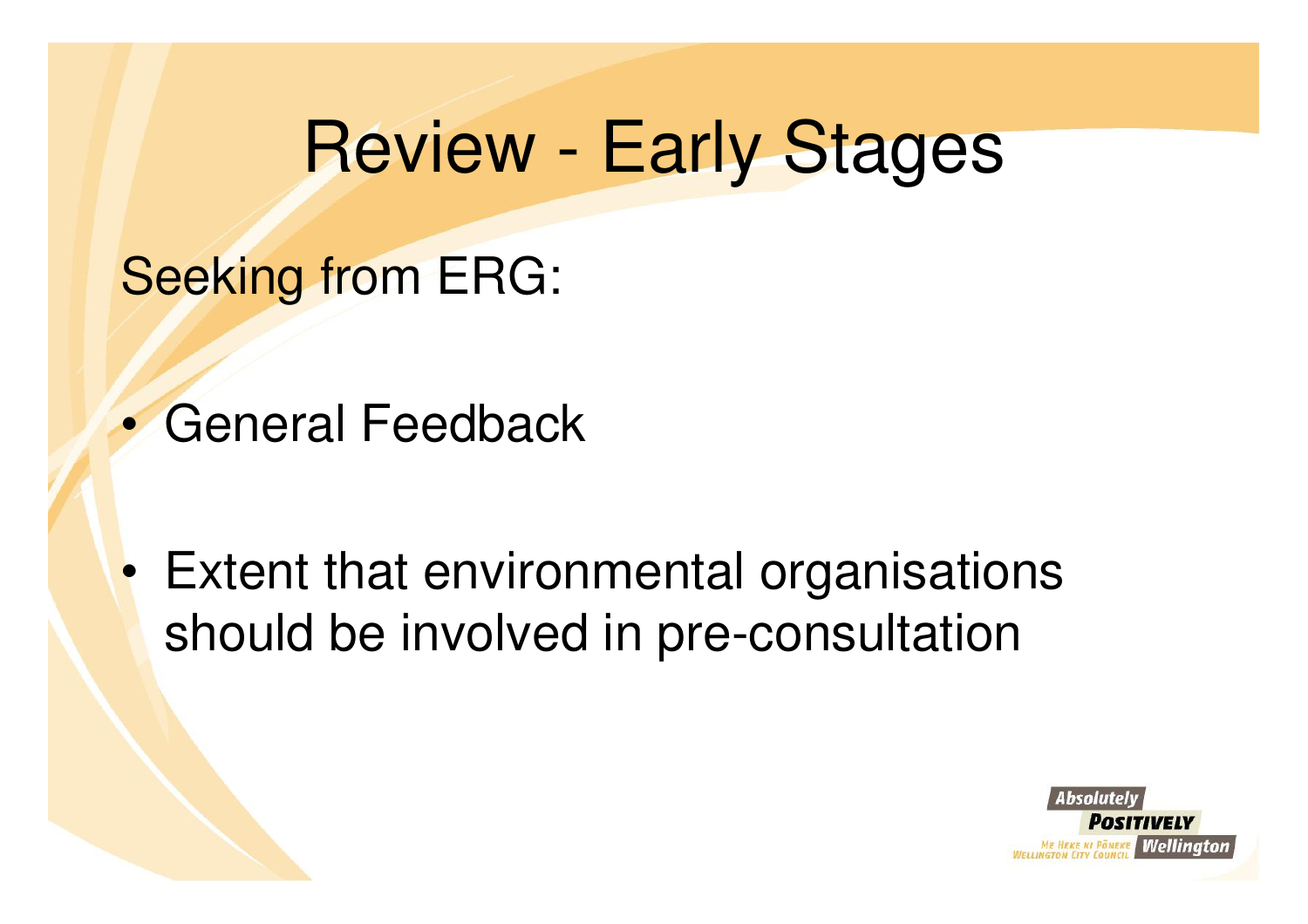## When Councils can usefully make Bylaws

- •Within legislative mandate (e.g. LGA, WMA)
- •Notable gaps in National legislation
- $\bullet$  Council has adequate resources to enforce Bylaw

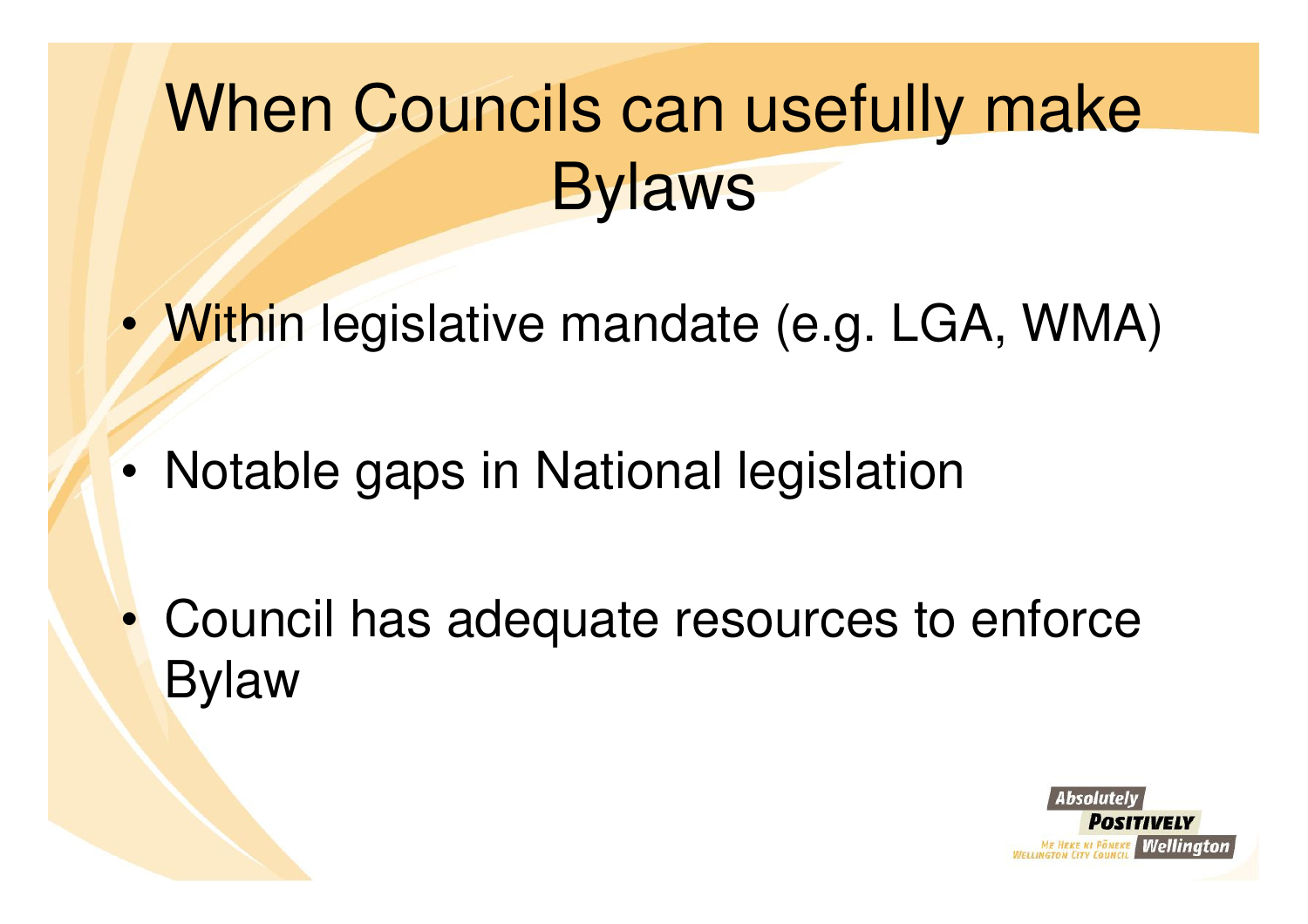### Dirty Water Waste Bylaw

- • "Collection and Transportation of Waste Bylaw 1997"
- • Covers grease trap, car wash, sceptic tank water
- • Too concentrated to for direct discharge to sewerage system (not Trade Waste Bylaw)

**PONEKE Nellinator**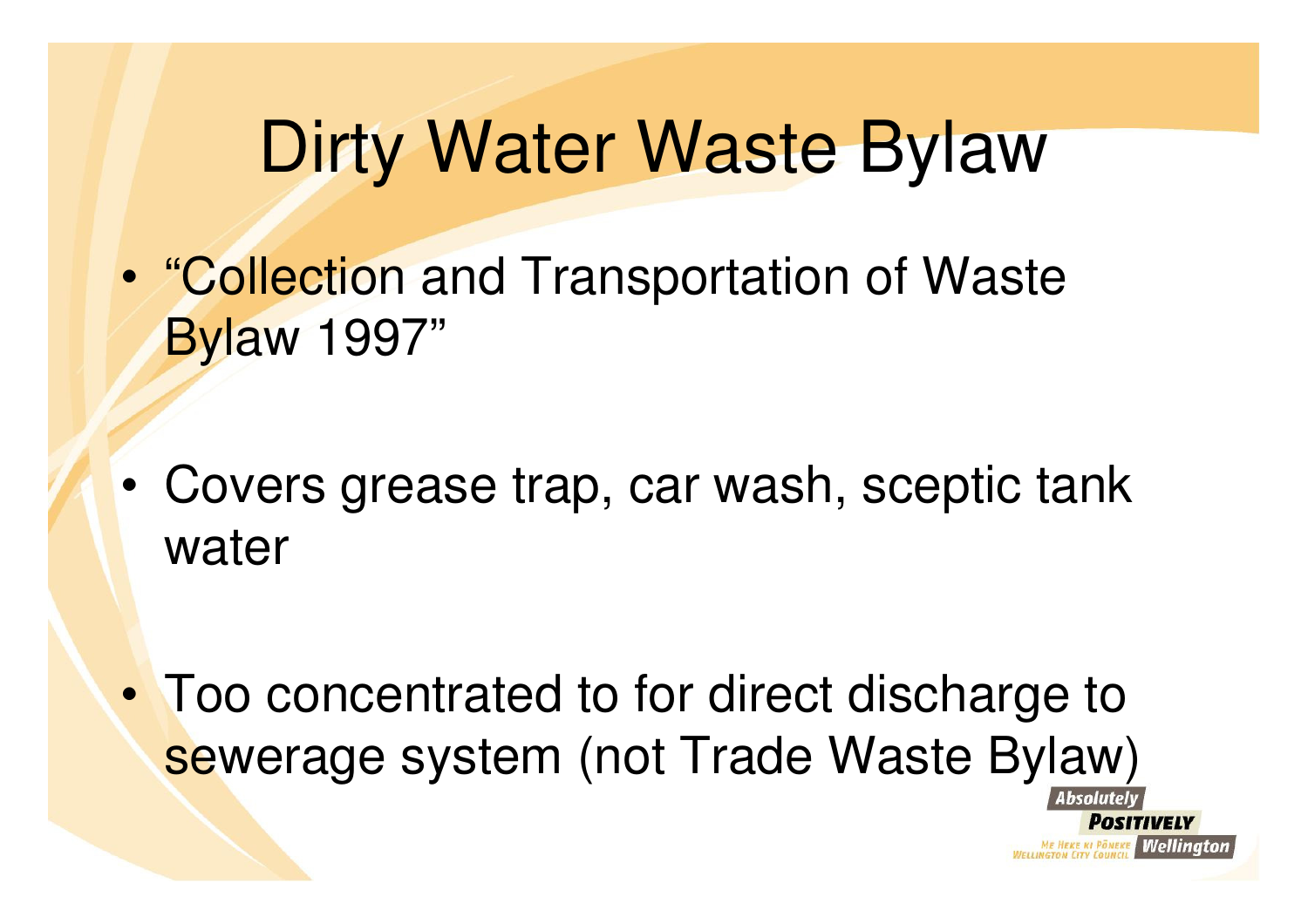### Dirty Water Waste Bylaw

- • Transported by private tankers to private treatment plant – Seaview TPTS
- • Waste transporters must be licensed and keep comprehensive records
- •Four Waste transporters

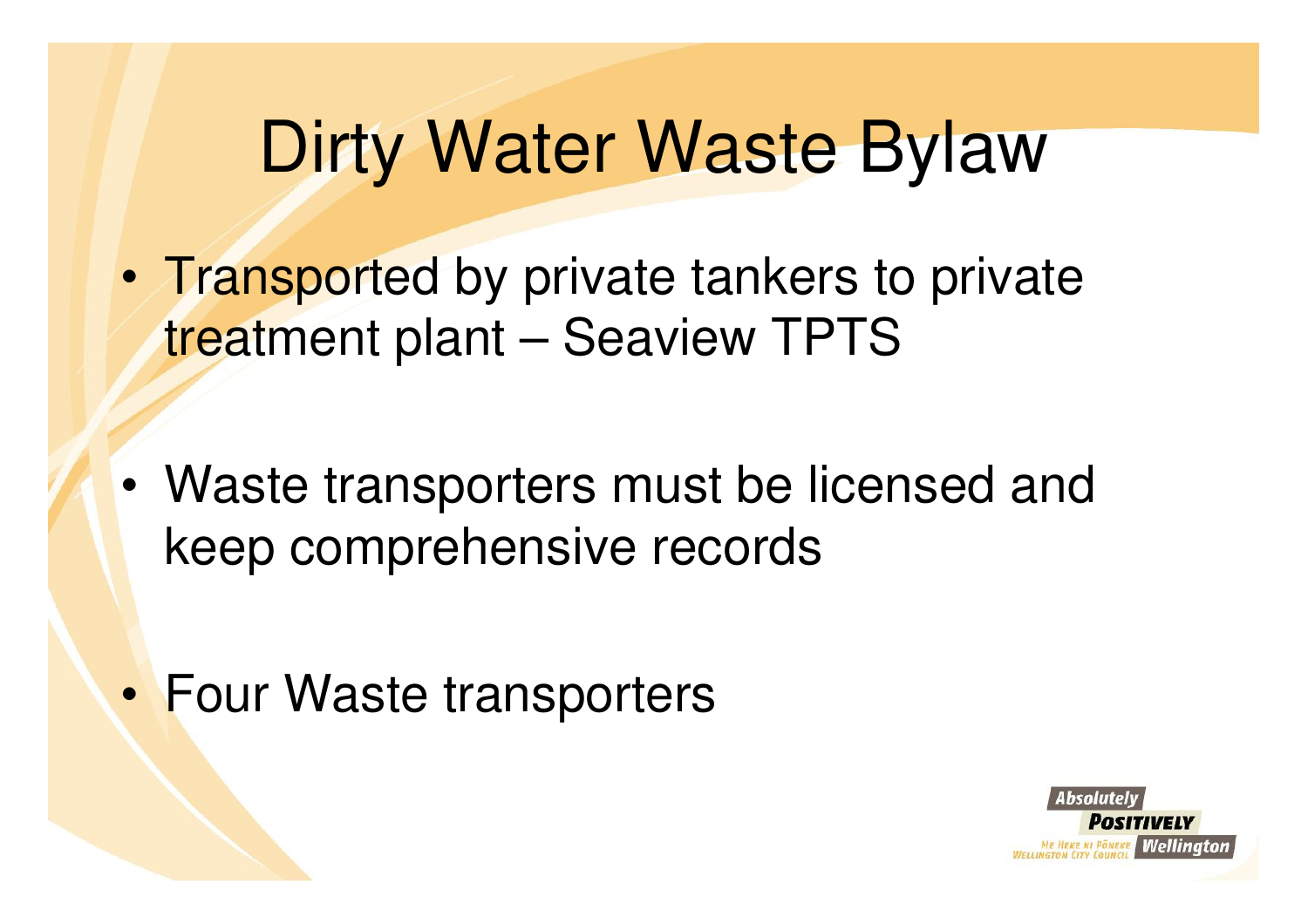# Why Bylaw?

- •Few other TAs seem to have equivalent **Bylaw**
- • 1997 – Council-run waste plants stopped accepting these types of waste
- • Thought that high disposal costs incentivised unscheduled dumping

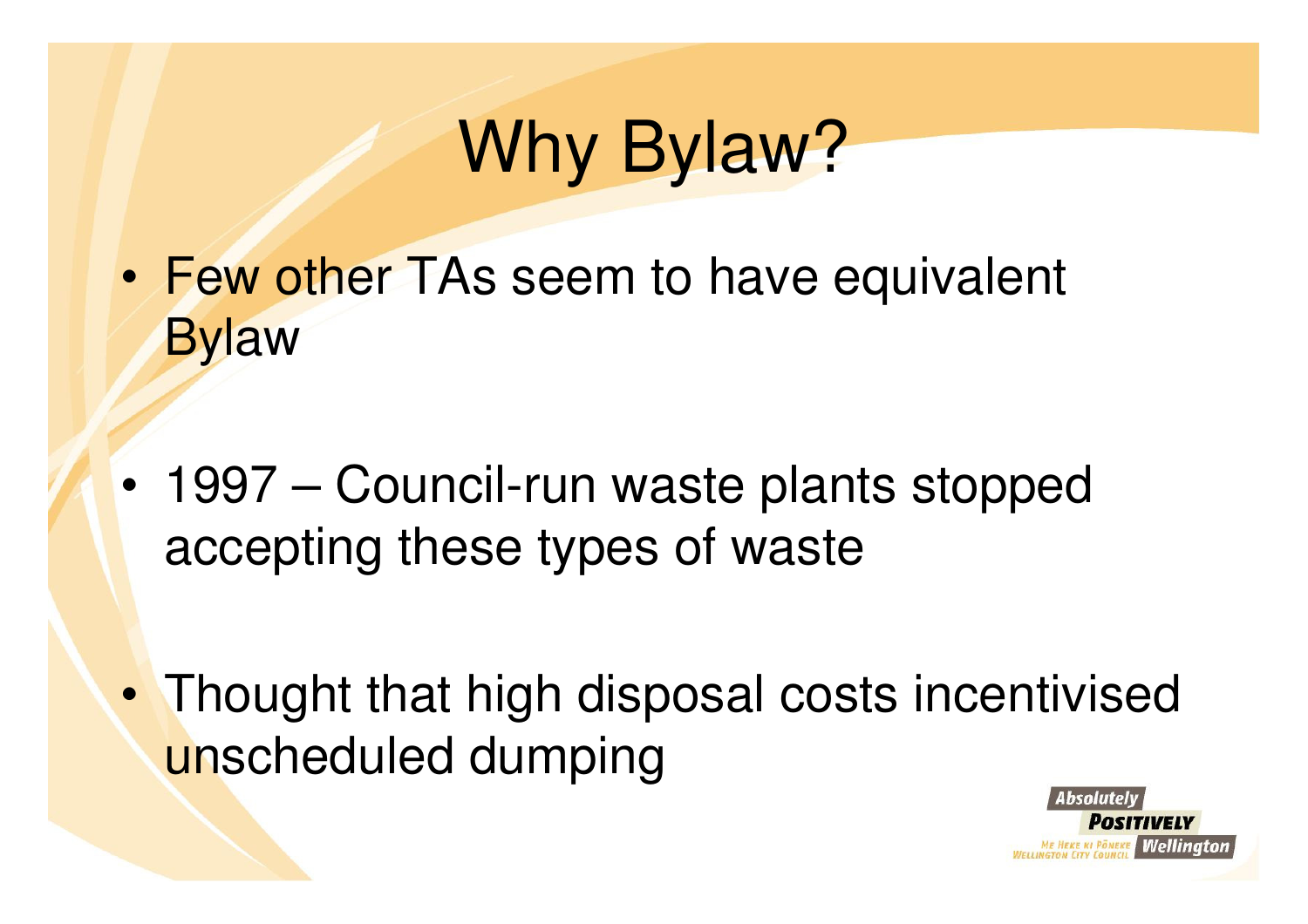# Why Bylaw?

- • National legislation appears to already provide for high penalties (will confirm)
- $\bullet$ Business / reputation impacts
- •Code of Practice

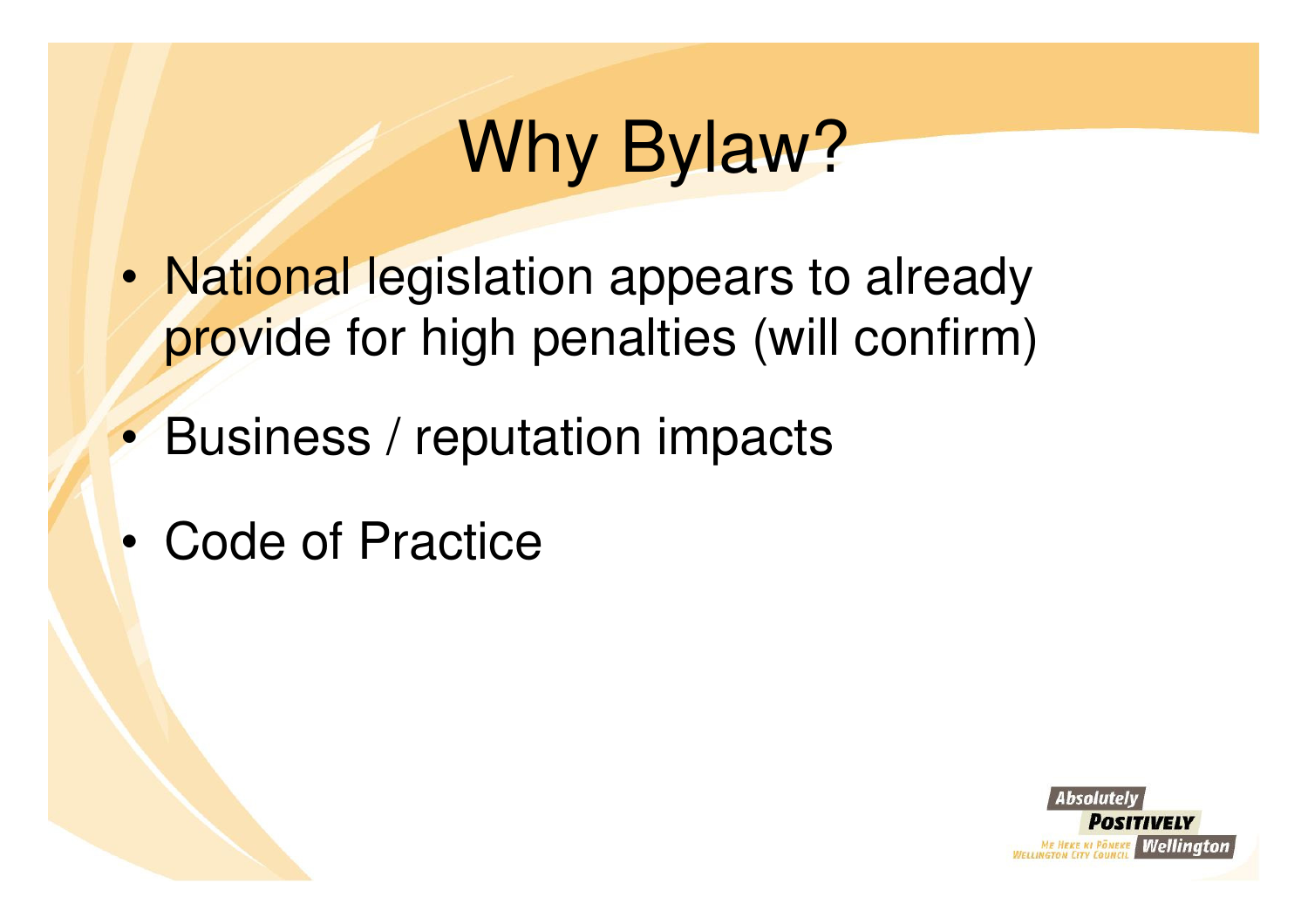### **Options**

- • Revoke Bylaw – fall back on National legislation and high penalties
- •Continue Bylaw
- $\bullet$  Expand – e.g. greater use of Waste Track, portaloos, more concentrated fats